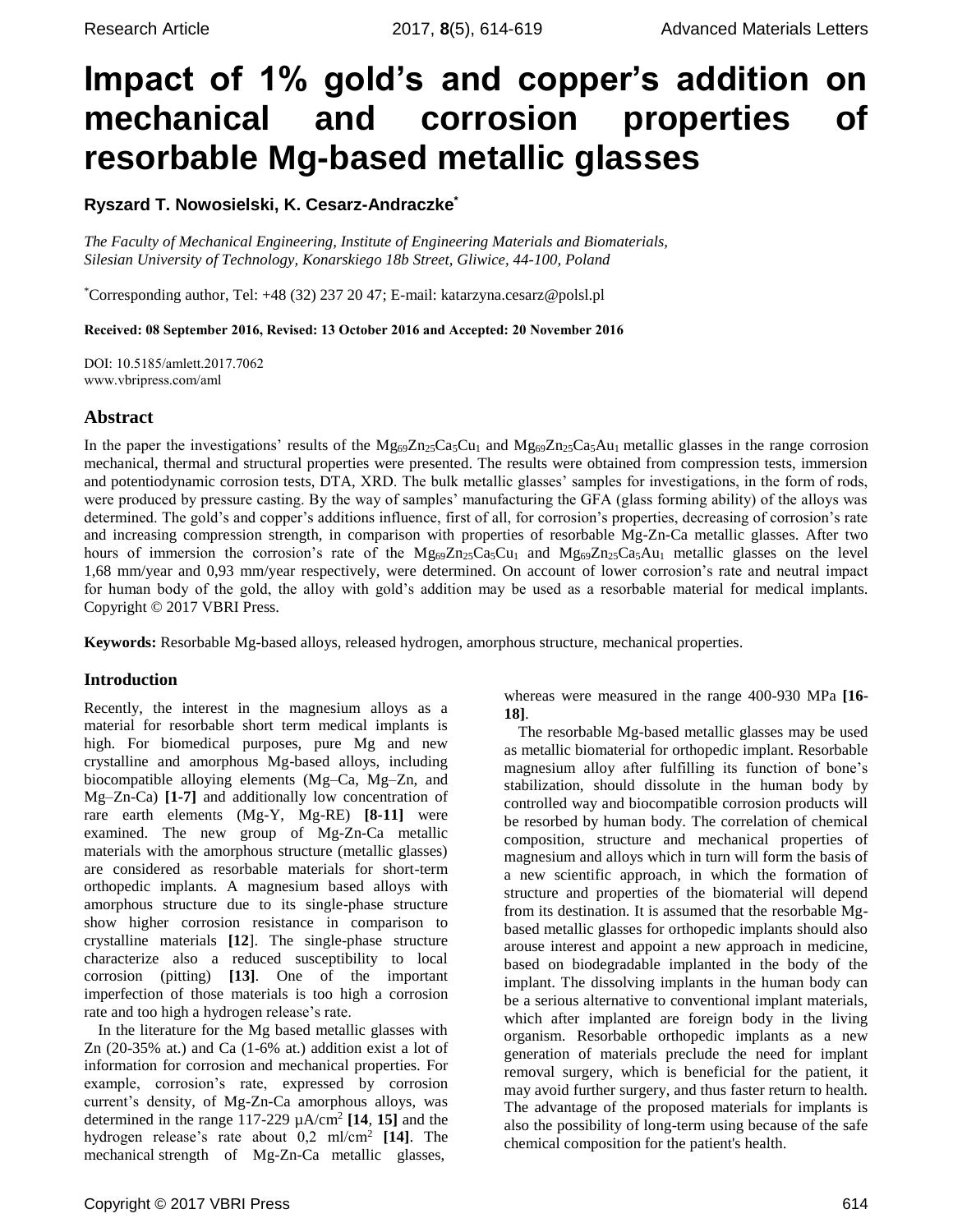However, amorphous Mg-Zn-Ca alloys with addition of Cu and Ag, for resorbable implants were also studied **[19**, **20]**. The addition of 1at% Cu, the compressive strength increases to 811 MPa from 787 MPa for alloy without Cu. The increase of Cu concentration to 3 at %, significantly increases the compressive strength to 979 MPa. However, the compressive elastic strain are kept at a constant level of about 1.75% **[21].** The results of potentiodynamic corrosion tests in phosphate-buffered saline (PBS) solution, obtained by Zhao *et al.* **[21]** also indicated more cathodic activity for  $(Mg_{66.2}Zn_{28.8}Ca_5)_{100-x}Cu_x$  (at%, x = 0, 1, 3,5) alloys. It's connected with larger volume of released hydrogen. After immersion in phosphatebuffered saline (PBS) solutions the corrosion current's density for alloy with 1% at. Cu was about 5.37  $\mu$ A/cm<sup>2</sup>. However for alloy with 3% at. Cu corrosion current's density is about 6.91  $\mu$ A/cm<sup>2</sup>

Generally introduction to the  $Mg_{70}Zn_{25}Ca<sub>5</sub>$  metallic glasses 1 % at of the copper decrease corrosion's rate to 1,68 mm/year what is adventure for human body, but on the other hand the copper is toxic for human body. Therefore it was very interesting what is behavior of same alloys after 1% at gold's addition. The main purpose of presented investigations was determination influence small of gold's addition for glass forming ability and amorphous structure, dissolution's (corrosion's) rate in chloride solution and strength of the new Mg-based alloy. Proposed new amorphous  $Mg_{69}Zn_{25}Ca_{5}Au_{1}$  (at. %) alloy may be used as the biomaterial for resorbable, short term orthopedic implants. The corrosion products of resorbable Mg-Zn-Ca-Au alloy (implant) will be i.a metal ions. The gold is neutral element for human body. The concentration of gold in human body is very small, because Au is ultraelement. The most of gold is located in bones. In addition, gold is excreted form human body. The ions of gold as corrosion product of resorbable implant with 1% Au addition probably the natural elements in human body.

### **Experimental**

### *Materials*

The studies of Mg-based metallic glasses in the form of rods with nominal chemical composition (expressed in atomic percentage, at%):  $Mg_{69}Zn_{25}Ca_5Cu_1$ , Mg<sub>69</sub>Zn<sub>25</sub>Ca<sub>5</sub>Au<sub>1</sub> were performed.

## *Material synthesis*

Production of the samples of Mg-based metallic glasses in two stages was conducted: preparation of a master alloy and preparation of samples for studies **[22**, **23]**. Preparation of the master alloy was carried out by the induction melting of under a neutral gas (argon). In the second step, amorphous rods (diameter  $= 1$  mm, 2 mm, 3 mm, 4 mm, 5 mm) were casted. Rods were prepared by the pressure casting method.

## *Methods of research*

The study of the structure and GFA (Glass Forming Ability) was conducted by using PANalytical X'Pert Pro X-ray diffractometer. Thermal properties research of master alloys has been performed by differential thermal calorimetry (DTA) on thermal analyzer TA -1 Mettler in temperature range from 500 to 750 K. Measurements was carried in protective atmosphere of argon with heating rate 6 K/min.

Immersion tests of amorphous Mg-based alloys were carried out in Ringer's solution  $(8.6 \text{ g/dm}^3 \text{ NaCl}, 0.3)$  $g/dm^3$  KCl, 0,48  $g/dm^3$  CaCl<sub>2</sub>\*6H<sub>2</sub>O) at 37°C. Measurements of the released hydrogen volume were done using the burette during 168 hours. The potentiodynamic studies in Ringer's solution at 37 ˚C using the Autolab potentiostat 302N, controlled by NOVA 1.11 software were performed. Electrochemical cell contained work electrode - sample of magnesium alloy, counter electrode - a platinum wire, and a reference electrode - saturated calomel electrode (SCE). Before experiment, the samples were polished using a grinding paper with 1200 grain and subsequently cleaned in acetone. Due to the fact, that small variations in the thickness of oxide layer occured during 24 hours **[24]**, one day intervals were introduced between preparation and examination of the samples. The corrosion potential  $(E_{\text{corr}}$ , V), polarization resistance  $(R_p, \Omega \cdot \text{cm}^2)$ , corrosion current density  $(j_{\text{corr}}, mA/\text{cm}^2)$  and dissolution rate (V<sub>corr</sub>, mm/year) were determined by using NOVA 11.1 software. Corrosion properties  $(E_{\text{corr}, R_p, j_{\text{corr}}, V_{\text{corr}}})$  were determined after 15 minutes and 2h immersion. These properties' values are temporary. Corrosion current density of Mg-based alloys change with immersion time **[25]**.

Compression tests at room temperature on universal testing machine Zwick Z020 were performed. Samples for compression tests in a form of amorphous rods with a 2mm and 3mm diameter were prepared.

### **Results and discussion**

The typical for amorphous metals fuzzy spectrum in the range 38-52˚ was found (**Fig. 1 a, b**). The largest glass forming ability, understanding as largest rod's diameter with amorphous structure, were achieved for  $Mg_{69}Zn_{25}Ca_5Cu_1$  metallic glass – 4 mm and for Mg69Zn25Ca5Au1 - 3 mm.



**Fig. 1.** X-ray diffraction patterns of  $Mg_{69}Zn_{25}Ca_5Cu_1$ (a),  $Mg_{69}Zn_{25}Ca_5Au_1$  (b) alloys in the form of rods with 1-5 diameter.

In work of Qiu *et al.* **[26]** only the 3mm diameter's rod with amorphous structure for  $Mg_{69}Zn_{25}Ca_5Cu_1$  alloy was obtained. All the differences between results of presented work and Qiu *et al.* **[26]** work was caused by quality of manufacturing methodology and accuracy of alloy's chemical composition passably close to eutectic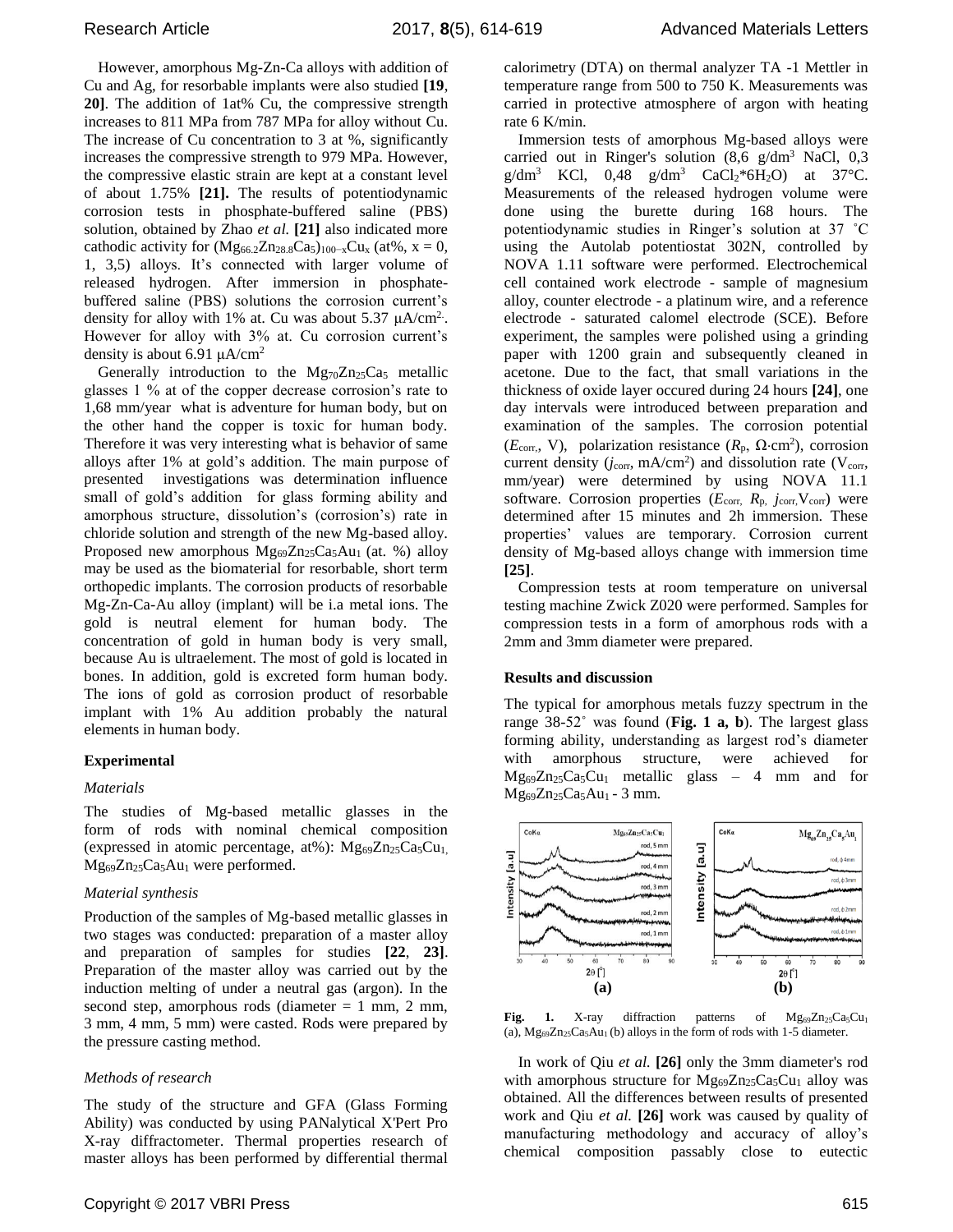composition. In presented work the amorphous Mg69Zn25Ca5Au<sup>1</sup> alloy also was studied. In the literature about this alloy is lack information.

Melting and solidification curves of master alloys for Mg69Zn25Ca5Cu1, Mg69Zn25Ca5Au1 are shown in (**Fig. 2**). From this results we can conclude about melting temperature, solidification point and about eutectic chemical composition. The solidification and melting temperature is similary for both alloys.

In work of Zhao *et al.* **[21]** the melting temperature 666 K at 20 K/min heating's rate for  $Mg_{69}Zn_{25}Ca_5Cu_1$  was observed. In presented work the melting temperature is 606 K. Difference between Zhao's result and presented work's result are probably caused by the differences of heating rate.



Fig. 2. DTA curves of master alloys: (a)  $Mg_{69}Zn_{25}Ca_5Cu_1$ , (b)  $Mg_{69}Zn_{25}Ca_{5}Au_{1}$ .

Results of immersion tests are presented in (**Fig. 3a**). For Mg<sub>69</sub>Zn<sub>25</sub>Ca<sub>5</sub>Cu<sub>1</sub> alloy, the largest volume of released hydrogen for first 2 hours immersion in Ringer's solution was found. Probably, the surface of studied metallic glasses' samples exposed on contact with chloride solution has been partially dissolved, what resulted in reduce released hydrogen after the first 2h immersion. The highest and smallest of released hydrogen volume about 1,42 ml/cm<sup>2</sup> for  $Mg_{69}Zn_{25}Ca_5Cu_1$  alloy and 0,39 ml/cm<sup>2</sup> for  $Mg_{69}Zn_{25}Ca_5Au_1$  alloy was determined.

The potentiodynamic test's results (**Fig. 3b, c**) are correlates with immersion test's results. After 15 minutes immersion in Ringer's solution at 37˚C the corrosion current for  $Mg_{69}Zn_{25}Ca<sub>5</sub>Au<sub>1</sub>$  alloy is lower than after 2h immersion during cathodic polarization. It means, that after 15 minutes immersion cathodic activity is less (less of released hydrogen) than after 2h immersion. After 15 minutes and 2h immersion the corrosion current for  $Mg_{69}Zn_{25}Ca_{5}Cu_{1}$  alloy is higher during the cathodic polarization. It means, that  $Mg_{69}Zn_{25}Ca_5Cu_1$  alloy are more cathodic activity (more released hydrogen) than  $Mg_{69}Zn_{25}Ca<sub>5</sub>Au<sub>1</sub>$  alloy. It correlates with immersion test's results (**Fig. 3a**), where during 2h immersion in Ringer's solution of  $Mg_{69}Zn_{25}Ca_{5}Cu_{1}$  alloy the largest volume of hydrogen was released.



**Fig. 3.** Volume of released hydrogen vs. immersion time (a) and potentiodynamic curves of  $Mg_{69}Zn_{25}Ca_5Cu_1$  (b)  $Mg_{69}Zn_{25}Ca_5Au_1$ (c) metallic glasses.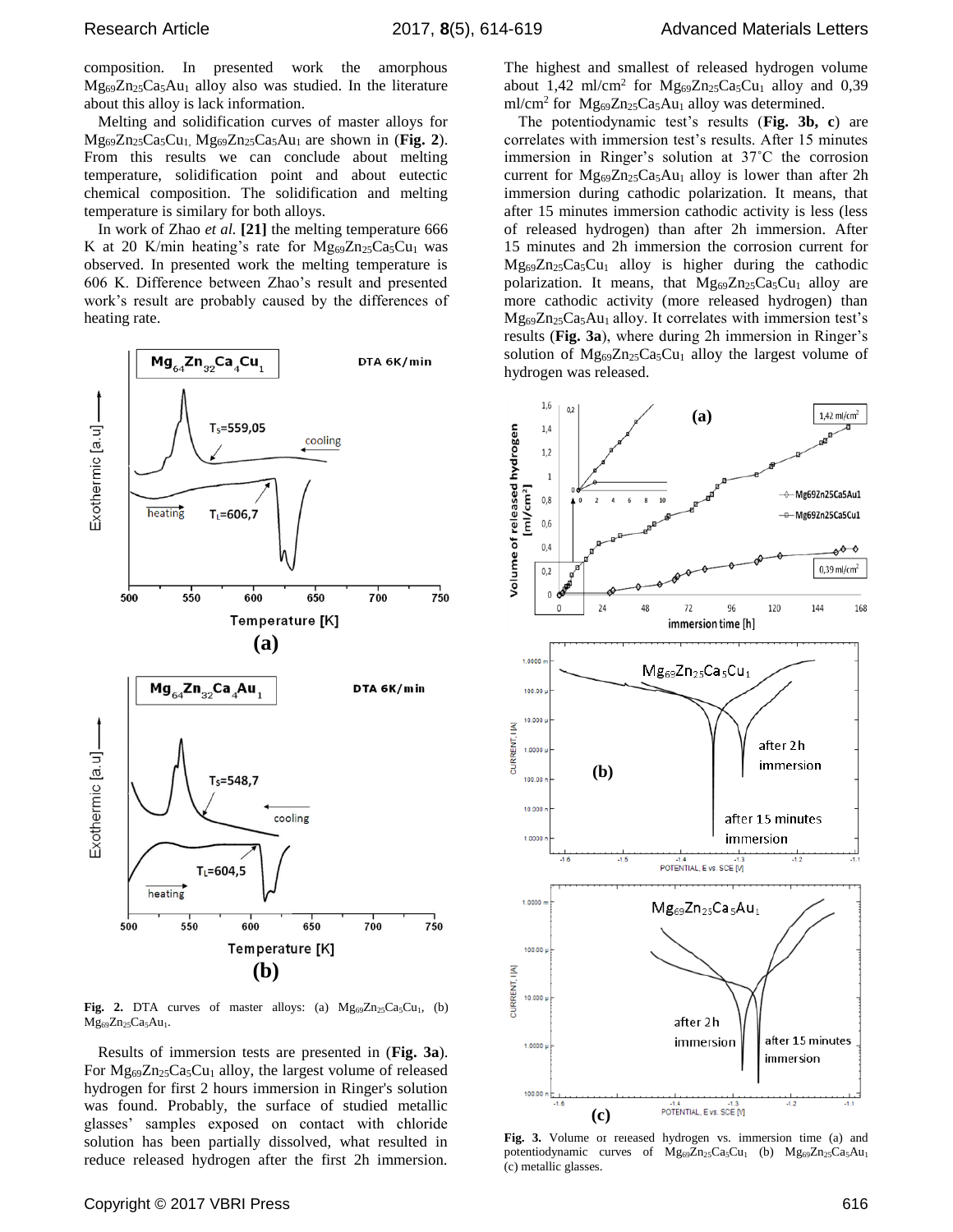Curves from potentiodynamic tests obtained by Zhao *et al.* **[21]** also indicated more cathodic activity for  $(Mg_{66.2}Zn_{28.8}Ca_5)_{100-x}Cu_x$  (at%, x = 0, 1, 3,5) alloys.

On the basis of the potentiodynamic curves the corrosion rate, corrosion potential, polarization resistance was determined. After 15 minutes immersion in Ringer's solution the lowest 0.91 mm/year and the highest 2,66 mm/year dissolution rate for  $Mg_{69}Zn_{25}Ca_5Cu_1$ and for  $Mg_{69}Zn_{25}Ca<sub>5</sub>Au<sub>1</sub>$  alloy respectively were determined.

Similarly, corrosion current's density for  $Mg_{69}Zn_{25}Ca_5Cu_1$  alloy are higher than for Mg69Zn25Ca5Au1 alloys. After 2h immersion the polarization resistance  $(R_p)$  correlate with corrosion rate  $(V_{\text{corr}})$ . The high polarization resistance responds with low corrosion rate. Zhao *et al.* **[21]** found that, the corrosion resistance of metallic glass with 1% at. of Cu is compared with metallic glasses without Cu addition. However, Au addition more efficiently decreases the corrosion rate of Mg<sub>69</sub>Zn<sub>25</sub>Ca<sub>5</sub>Au<sub>1</sub> metallic glass.

**Table 1.** Corrosion properties of Mg-based alloys by Tafel's extrapolation determined.

| <b>Magnesium</b><br>allov | $V_{\rm corr}$<br>[mm/year] | E <sub>corr</sub><br>VS. | Rp<br>[k $\Omega$ ] | <b>lcorr</b>          |
|---------------------------|-----------------------------|--------------------------|---------------------|-----------------------|
|                           |                             | <b>SCE</b><br>[V]        |                     | [µA/cm <sup>2</sup> ] |
| after 15 min              |                             |                          |                     |                       |
| immersion                 |                             |                          |                     |                       |
| $Mg_{69}Zn_{25}Ca5Au1$    | 0.91                        | $-1.25$                  | 0.74                | 33                    |
| $Mg_{69}Zn_{25}Ca_5Cu_1$  | 2.66                        | $-1.34$                  | 0.72                | 96                    |
| after 2h                  |                             |                          |                     |                       |
| immersion                 |                             |                          |                     |                       |
| $Mg_{69}Zn_{25}Ca5Au1$    | 0.93                        | -1.28                    | 1.47                | 34                    |
| $Mg_{69}Zn_{25}Ca_5Cu_1$  | 1,68                        | $-1.29$                  | 1.29                | 63                    |

(**Fig. 4**) shows the compression stress-strain curves of the studied rods' alloys with 2mm (**Fig. 4a**) and 3 mm (**Fig. 4b)** diameter. The highest compression strength for  $Mg_{69}Zn_{25}Ca_5Cu_1$  rod with 2 mm diameter were determined. Moreover, all of the tested alloys do not exhibit significant elongation. The results of compression tests for all the alloys indicate brittle of studied Mg-based alloys. The shape of compression curves on **Fig. 4(a, b)** show that the investigated amorphous alloys exhibits a typical brittle behavior and fails without any macroscopic plastic strain (the shape of curves). It's characteristic behavior for metallic glasses. The similar conclusions presented for example Song Kim **[27]**. In addition, the results of DTA studies shows that investigated alloys are nearly to eutectic composition (**Fig. 2**). Eutectic phase causes brittleness of magnesium alloys. J. Cai *et al.* obtained the improvement of mechanical properties of AZ91HP alloy by reduced concentration of brittle eutectic phase (α-Mg and β-Mg17Al12) in microstructure **[28]**.

The increase of rods' diameter up to 3mm causes decrease compression strength. The compression tests of amorphous magnesium alloys were also conducted by Qiu **[26]** and Zhao *et al.* **[21]**. Their results correlate with the

results of presented work. In the work **[21]** the compression strength about 811 MPa for 2 mm diameter Mg69Zn25Ca5Cu<sup>1</sup> alloy were obtained. In the work **[26]** the compression strength about 690 MPa for 3mm diameter  $Mg_{69}Zn_{25}Ca_5Cu_1$  alloy were obtained.



**Fig. 4.** Compressive stress-strain curves of the studied alloys rods with 2 mm (a) and 3 mm (b) diameter.

The compressive strength of investigated rods for metallic glass with 1% Au are lower than metallic glass with 1% Cu. Gold's addition is less effective to improve compressive strength of Mg-based metallic glasses. With increasing diameter of rods the compressive strength is lower. Probably it may be related with amorphous structure of samples.

To obtain amorphous structure of alloy should be cooling with large rate. The large diameter of amorphous rod need fast cooling rate, but it's very hard to obtain. Accordingly, the rod with a diameter of 3 mm probably characterized amorphous-(nano) crystalline structure. For this reason, determined compressive strength is lower for rods with 3 mm diameter than rods with 2 mm diameter.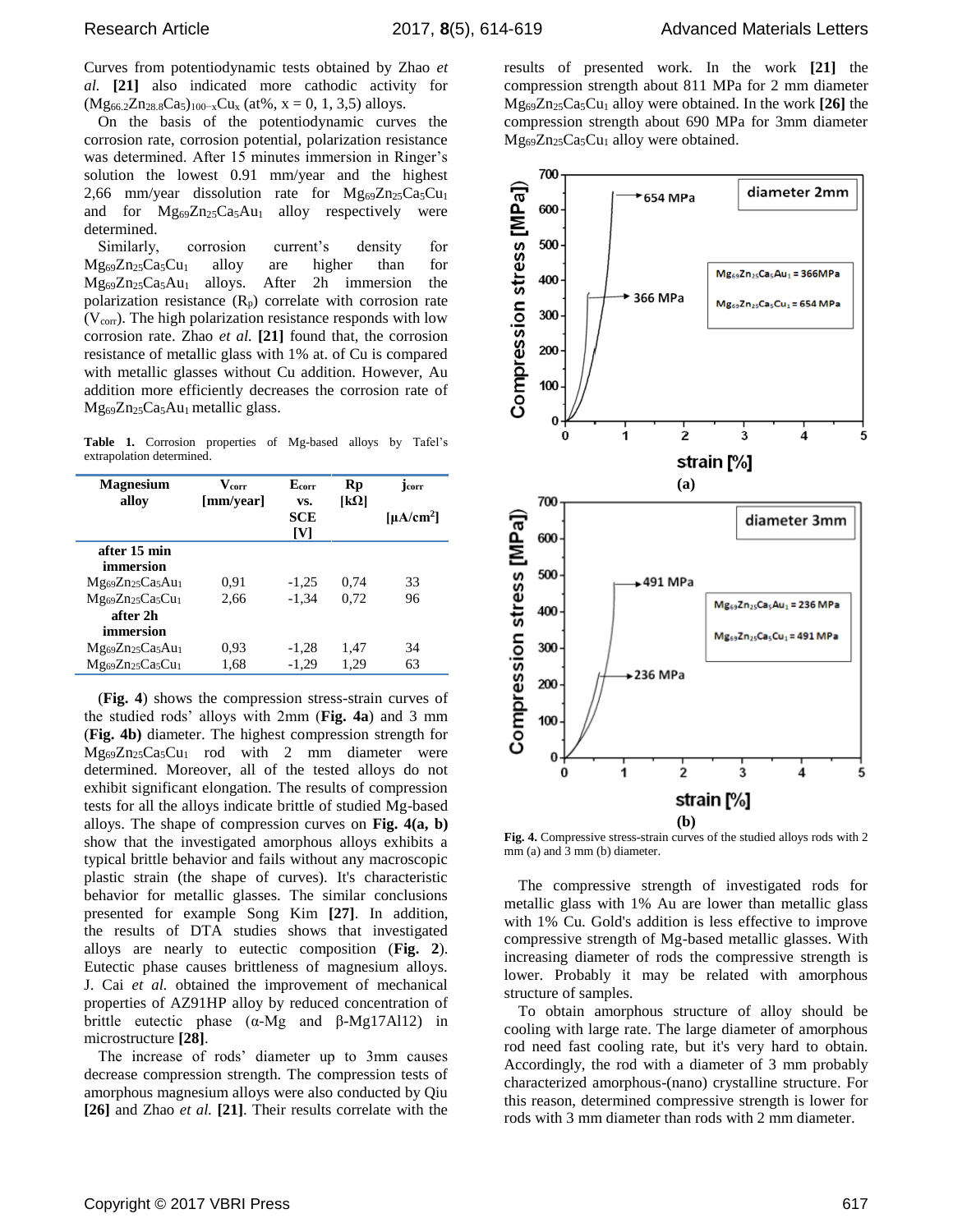**Table 2.** The properties, temperatures and critical diameter of investigated metallic glasses in this work compared with previously reported results.

| <b>Investigated metallic</b><br>glass                                                          | $T_L[K]$ | $T_S[K]$ | <b>Critical</b><br>diameter, $d_k$<br>[mm]<br>(Glass Forming<br>Ability) | Volume of<br>released<br>hydrogen<br>$\lceil \text{ml/cm}^2 \rceil$<br>(after 1 week<br>immersion) | <b>Polarization</b><br>resistance<br>$[R_p, k\Omega]$ | <b>Compression</b><br>strength<br>$R_c$ [MPa] |
|------------------------------------------------------------------------------------------------|----------|----------|--------------------------------------------------------------------------|----------------------------------------------------------------------------------------------------|-------------------------------------------------------|-----------------------------------------------|
| Mg <sub>69</sub> Zn <sub>25</sub> Ca <sub>5</sub> Cu <sub>1</sub><br>(results from this work)  | 606      | 559      | 4                                                                        | 1,42                                                                                               | $0,74-1,42$                                           | 491-654                                       |
| $(Mg_{66.2}Zn_{28.8}Ca5)_{100-x}C$<br>$u_x$ (at%, $x = 1$ )<br>(results from literature)       | 666      |          | 3                                                                        | ۰                                                                                                  | $\blacksquare$                                        | 690-811                                       |
| Mg <sub>69</sub> Zn <sub>25</sub> Ca <sub>5</sub> Au <sub>1</sub><br>(results from this work)  | 604      | 548      | 3                                                                        | 0,39                                                                                               | $0,72-1,29$                                           | 236-366                                       |
| Mg <sub>69</sub> Zn <sub>25</sub> Ca <sub>5</sub> Au <sub>1</sub><br>(results from literature) |          | ۰        | ٠                                                                        |                                                                                                    |                                                       | ۰                                             |

In the **Table 2** properties, temperatures, critical diameter of investigated metallic glasses in this work compared with previously reported results was presented. In presented work the amorphous  $Mg_{69}Zn_{25}Ca<sub>5</sub>Au<sub>1</sub>$  alloy is the first time presented and in the literature about properties, critical diameter, solidification or melting temperatures of this alloy is lack information.

#### **Conclusion**

Glass forming ability is higher for  $Mg_{69}Zn_{25}Ca_5Cu_1$  than for  $Mg_{69}Zn_{25}Ca_{5}Au_{1}$  and respectively are 4mm and 3mm diameter. Results of corrosion tests showed that the dissolution rate expressed in corrosion current's density and the hydrogen release's volume decreased with the Au addition more efficiently than Cu addition. Gold's addition reduces near five three times the released hydrogen's volume compared to alloy with Cu addition. The results of compression tests for the both alloys indicate their brittleness of studied alloys. For both tested alloys increase of diameter up to 3mm causes decreases compression strength.

#### **Acknowledgements**

The work was supported by National Science Centre under research project no.: 2013/09/B/ST8/02129

#### **Author's contributions**

Conceived the plan: R.T.N; Performed the expeirments: K.C-A; Data analysis: R.T.N. and K.C-A; Wrote the paper: R.T.N and K.C-A. Authors have no competing financial interests.

#### **Reference**

- 1. Witte, F.; Kaese, V.; Haferkamp, H.; Switzer, E.; Meyer-Lindenberg, A.; Wirth, C.J.; *Biomaterials,* **2005**, *26*, 3557 **DOI:** [10.1016/j.biomaterials.2004.09.049](http://dx.doi.org/10.1016/j.biomaterials.2004.09.049)
- 2. Li, Z.; Gu, X.; Lou, S.; Zheng, Y.; *Biomaterials*, **2008**, *29*, 1329 **DOI:** [10.1016/j.biomaterials.2007.12.021](http://dx.doi.org/10.1016/j.biomaterials.2007.12.021)
- 3. Zhang, E.; He, W.; Du, H.; Yang, K.; J. *Mater. Sci. Eng. A,* **2008**,*488*, 102 **DOI:** [10.1016/j.msea.2007.10.056](http://dx.doi.org/10.1016/j.msea.2007.10.056)
- 4. Xu, LP.; Yu, G.N.; Zhang, E.; Pan, F.; Yang, K.; *J. Biomed. Mater. Res., Part A*, **2007**, *83*, 703 **DOI:** [10.1002/jbm.a.31273](http://dx.doi.org/10.1002/jbm.a.31273)
- 5. Wan, Y.; Xiong, G.; Luo, H.; He, F.; Huang, Y.; Zhou, X.; *Mater. Des.*, **2008***, 29,* 2034 **DOI:** [10.1016/j.matdes.2008.04.017](http://dx.doi.org/10.1016/j.matdes.2008.04.017)
- 6. Zhang, S.X.; Li, J.N.; Song, Y.; Zhao, C.L.; Zhang, X.N.; Xie, C.Y.; *J. Mater. Sci. Eng. C*, **2009**, *29*, 1907 **DOI:** [10.1016/j.msec.2009.03.001](http://dx.doi.org/10.1016/j.msec.2009.03.001)
- 7. Kirkland, N.T.; Lespagnol, J.; Birbilis, N.; Staiger, M.P.; *Corros. Sci*, **2010**, *59*, 287
- **DOI:** [10.1016/j.corsci.2009.09.033](http://dx.doi.org/10.1016/j.corsci.2009.09.033)
- 8. Peng, Q.M.; Huang, Y.D.; Zhou, L.; Hort, N.; Kainer, K.U.; *Biomaterials*, **2010**, *31*, 398 **DOI:** [10.1016/j.biomaterials.2009.09.065](http://dx.doi.org/10.1016/j.biomaterials.2009.09.065)
- 9. Chang Quach, N.; Uggowitzer, P.J.; Schmutz, P.; *C. R. Chim*, **2008**, *11*, 1043 **DOI:** [10.1016/j.crci.2008.06.007](http://dx.doi.org/10.1016%2Fj.crci.2008.06.007)
- 10. Tok, H.Y.; Hamzah, E.; Bakhsheshi-Rad, H.R.; *J. Alloys Compd.*, **2015**, *640*, 335 **DOI:** [10.1016/j.jallcom.2015.03.217](http://dx.doi.org/10.1016/j.jallcom.2015.03.217)
- 11. Hort, N.; Huang, Y.; Fechner, D.; Störmer, M.; Blawert, C.; Witte, F.; Vogt, C.; Drücker, H.; Willumeit, R.; Kainer, K.U; Feyerabend, F.; *Acta Biomater.,* **2010**, *6*, 1714 **DOI:** [10.1016/j.actbio.2009.09.010](http://dx.doi.org/10.1016/j.actbio.2009.09.010)
- 12. Gu, X.; Zheng, Y.; Zhong, S.; Xi, T.; Wang, J.; Wang, W.; *Biomaterials*, **2010**, *31*, 1093
- **DOI:** [10.1016/j.biomaterials.2009.11.015](http://dx.doi.org/10.1016/j.biomaterials.2009.11.015) 13. Datta, M.; Chou, D.; Hong, D.; Saha, P.; Chung, S.; Lee, B.; Sirinterlikci, A.; Ramanathan, M.; Roy, A.; Kumta, P.N.; *J. Mater*. *Sci. Eng. B,* **2011***, 176*, 1637 **DOI:** 10.1016/j.mseb.2011.08.008
- 14. [Wang Y.S,](https://www.cheric.org/research/tech/periodicals/searchresult.php?articlesearch=Wang%20YS&searchtype=author) [Tan M.J,](https://www.cheric.org/research/tech/periodicals/searchresult.php?articlesearch=Tan%20MJ&searchtype=author) [Pang J.J,](https://www.cheric.org/research/tech/periodicals/searchresult.php?articlesearch=Pang%20JJ&searchtype=author) [Wang Z.M,](https://www.cheric.org/research/tech/periodicals/searchresult.php?articlesearch=Wang%20ZM&searchtype=author) [Jarfors A.W.E,](https://www.cheric.org/research/tech/periodicals/searchresult.php?articlesearch=Jarfors%20AWE&searchtype=author) *Mater. Chem. Phys.*, **2012,** *134*, 1079 **DOI:** [10.1016/j.matchemphys.2012.03.116](https://www.cheric.org/research/tech/periodicals/doi.php?art_seq=958629)
- 15. Wang, Y.; Tan, M.J.; Jarfors, A.W.E.; *J. Mater*. *Sci. Eng***., 2012**, *47*, 6586
- **DOI:** 10.1007/s10853-012-6589-6 16. Zberg, B.; Uggowitzer, P.J.; Loffler, J.F.; *Nat. Mater.*, **2009**, *8*, 887 **DOI:** [10.1038/nmat2542](http://dx.doi.org/10.1038/nmat2542)
- 17. Zberg B.; Arata, E.R; Uggowitzer, P.J; Loffler, J.F; *Acta Mater.*, **2009,** *57*, 3223
- **DOI:** 10.1016/j.actamat.2009.03.028 18. Li Q.F.; Weng H.R; Suo Y.Z; Ren Y.L; Yuan X.G; Qiu K,Q; *J. Mater. Sci. Eng A*, **2008**, *487*, 301 **DOI:** 10.1016/j.msea.2007.10.027
- 19. Gu X.; Shiflet,G.J.; Guo, F.Q.; Poon, S.J.; *J. Mater. Res.,* **2005**, *20*, 1935
- **DOI:** [10.1557/JMR.2005.0245](http://dx.doi.org/10.1557/JMR.2005.0245) 20. Qin, F.; Xie, G.; Dan, Z.; Zhu, S.; Seki, I.; *Intermetallics*, **2013**, *42*, 9.

**DOI:** [10.1016/j.intermet.2013.04.021](http://dx.doi.org/10.1016/j.intermet.2013.04.021) 21. Zhao, Y.; Zhu, J.; Chang, L.; Song, J., Chen, X., Hui, X.; *Int. J.* 

*Min. Met. Mater.*, **2014**, *21*,487